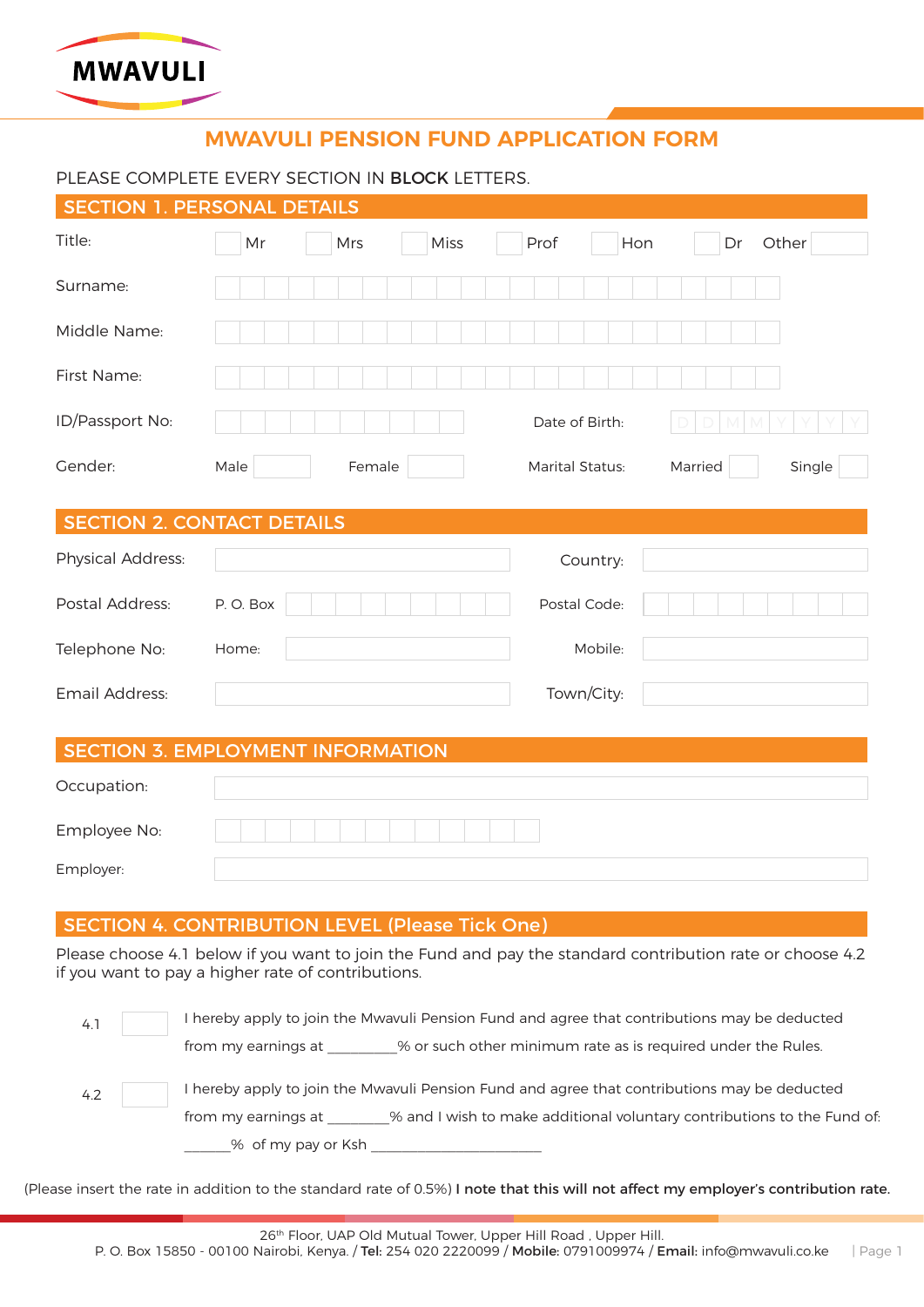# SECTION 5. BENEFICIARY NOMINATION FORM

# Part 5.1 Personal Details (Primary Beneficiary)

| Member's Full Name:        |                 |  |  |  |  |  |  |  |  |  |  |
|----------------------------|-----------------|--|--|--|--|--|--|--|--|--|--|
| Date of Birth:             | d d m m y y y y |  |  |  |  |  |  |  |  |  |  |
| National ID Number:        |                 |  |  |  |  |  |  |  |  |  |  |
| Telephone Number:          |                 |  |  |  |  |  |  |  |  |  |  |
| Member's Physical Address: |                 |  |  |  |  |  |  |  |  |  |  |
| Email Address:             |                 |  |  |  |  |  |  |  |  |  |  |

#### **Part 5.2 Nominee Details**

| <b>BENEFICIARY NAMES</b> | <b>DATE OF</b><br><b>BIRTH</b> | <b>RELATIONSHIP</b><br><b>TO MEMBER</b> | <b>ID NUMBER</b> | % | POSTAL/EMAIL<br><b>ADDRESS</b> | TELEPHONE/<br><b>MOBILE</b> |  |
|--------------------------|--------------------------------|-----------------------------------------|------------------|---|--------------------------------|-----------------------------|--|
|                          |                                |                                         |                  |   |                                |                             |  |
|                          |                                |                                         |                  |   |                                |                             |  |
|                          |                                |                                         |                  |   |                                |                             |  |
|                          |                                |                                         |                  |   |                                |                             |  |
|                          |                                |                                         |                  |   |                                |                             |  |
|                          |                                |                                         |                  |   |                                |                             |  |
|                          |                                |                                         |                  |   |                                |                             |  |
|                          |                                |                                         |                  |   |                                |                             |  |

#### **Part 5.3 Declaration**

I would like the individual(s) named on this form to receive my benefits upon my death in the proportions shown.

I confirm that any previous nominations I have made are cancelled in favour of this one.

I understand that the Trustees of the Fund have the final discretion to decide who should receive benefits under the Fund.

I consent to the disclosure of information on this form for the purposes of verification and in compliance with the law.

| Member's Signature: | Date: |
|---------------------|-------|
|                     |       |

 $D$  M  $M$  Y Y